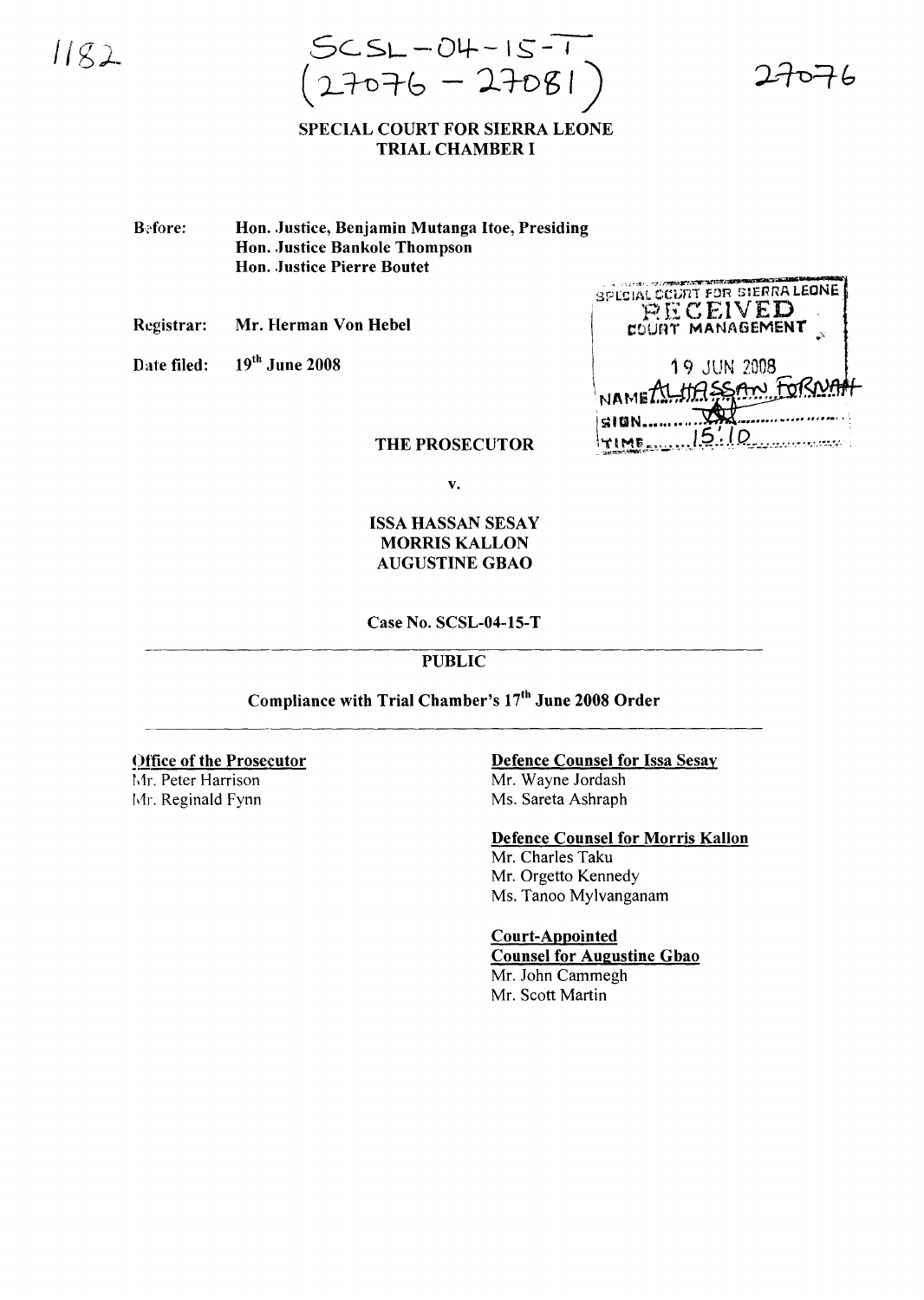- 1. On the  $17<sup>th</sup>$  June 2008, the Trial Chamber issued an "Order to Gbao and Sesay Defence to Fije CV of Expert".<sup>1</sup> The Sesay Defence and Gbao Defence were ordered to submit a curriculum vitae of their joint military expert (including his credentials qualifying him as an expert) by 4:00pm on Thursday,  $19<sup>th</sup>$  June 2008.
- 2. In compliance with the Trial Chamber's Order, please find attached the curriculum vitae of General Johan Hederstedt (rtd.) in Annex A.
- 3, In addition to the qualifications listed in General Hederstedt's curriculum vitae, General 1-- ederstedt has the following experience involving guerilla movements and peacekeeping:
	- i) In the 1970s and 80s General Hederstedt was involved in international peacekeeping operations in the Middle East including Lebanon, Gaza, Sinai, and the West Bank. In 1998, General Hederstedt was the Swedish Contingent commander in Lebanon and conducted many negotiations on various levels with several of the factions (e.g., PLO, PFLP, Hezbollah, Black September, Amal, etc. and Israeli supported Christian guerrilla parties).
	- ij', 1989-1992 General Hederstedt was the Course Director for UN Nordic Staff officers courses dealing with guerilla warfare. The General conducted fact-finding trips to troublespots all over the world including Cyprus, Kuwait, Iraq, Iran, and the Middle East (Israel, Gaza, and Lebanon).
	- iii) In 1989, Sweden together with Denmark started to build up a Peacekeeping centre in Harare, Zimbabwe to teach peacekeeping techniques. The programme was not completed because of the Zimbabwean authorities.
	- i.) During the 90s, General Hederstedt was on the ground monitoring the Balkan conflict. The General was responsible for Swedish participation in Bosnia, Macedonia, and Kosovo. Sweden was involved in all peacekeeping and peace enforcement operations on different levels. The General met with the leaders of many guerrilla movements and studied their organisations and command structures. The General reported to the Swedish government from the ground about the war in 1998 and 1999.
	- $\langle \rangle$ ) From 1997-2000 the General was Military Advisor to the Swedish Minister of Defence, Mr. Bjorn von Sydow. The General accompanied Mr. Bjorn von Sydow on several trips to Angola, Namibia, South Africa, Kenya, Morocco, Congo, Uganda, etc. The General and Mr. Bjorn von Sydow met with government leaders and members of opposition parties.
	- vi) As Supreme Commander of the Swedish Armed Forces, the General was responsible for all operations where Swedish personnel were involved. During the General's tenure, this included Congo, Liberia, Sierra Leone, Angola, and Western Sahara. As Supreme Commander, the General was also responsible in Sweden's support building up African peacekeeping units.
	- $\cdot$ ii) In 2003 the European Union carried out peace enforcement operations in Bunia, Congo. Swedish troops were involved in fighting situations with guerrilla groups. As Commander-in-Chief, the General studied the rules of engagement, guerrilla movements, and their command structures before launching the operation.

<sup>I</sup> *Prosecutor* y, *Sesay et al.* SCSL-04-15-1181

*Prosecutor* v. *Sesay et al.*, SCSL-04-15-T 2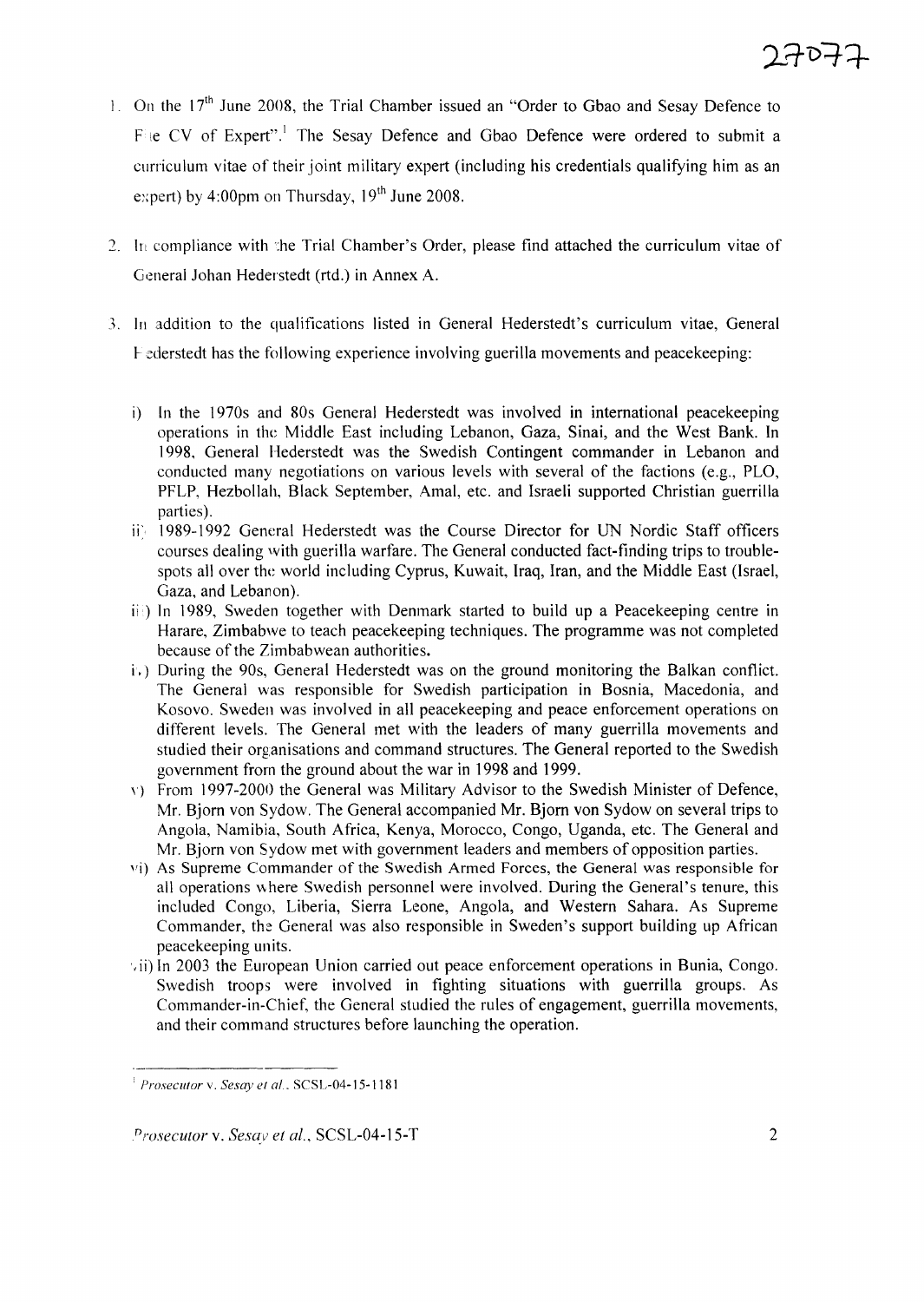

viii) Before retiring as the Supreme Commander, the General shifted the focus of the Swedish Armed Forces from national defence to international operations.

Dated 19th June 2008

 $C_1$ 

Nayne Jordash

Solait ~

John Cammegh Scott Martin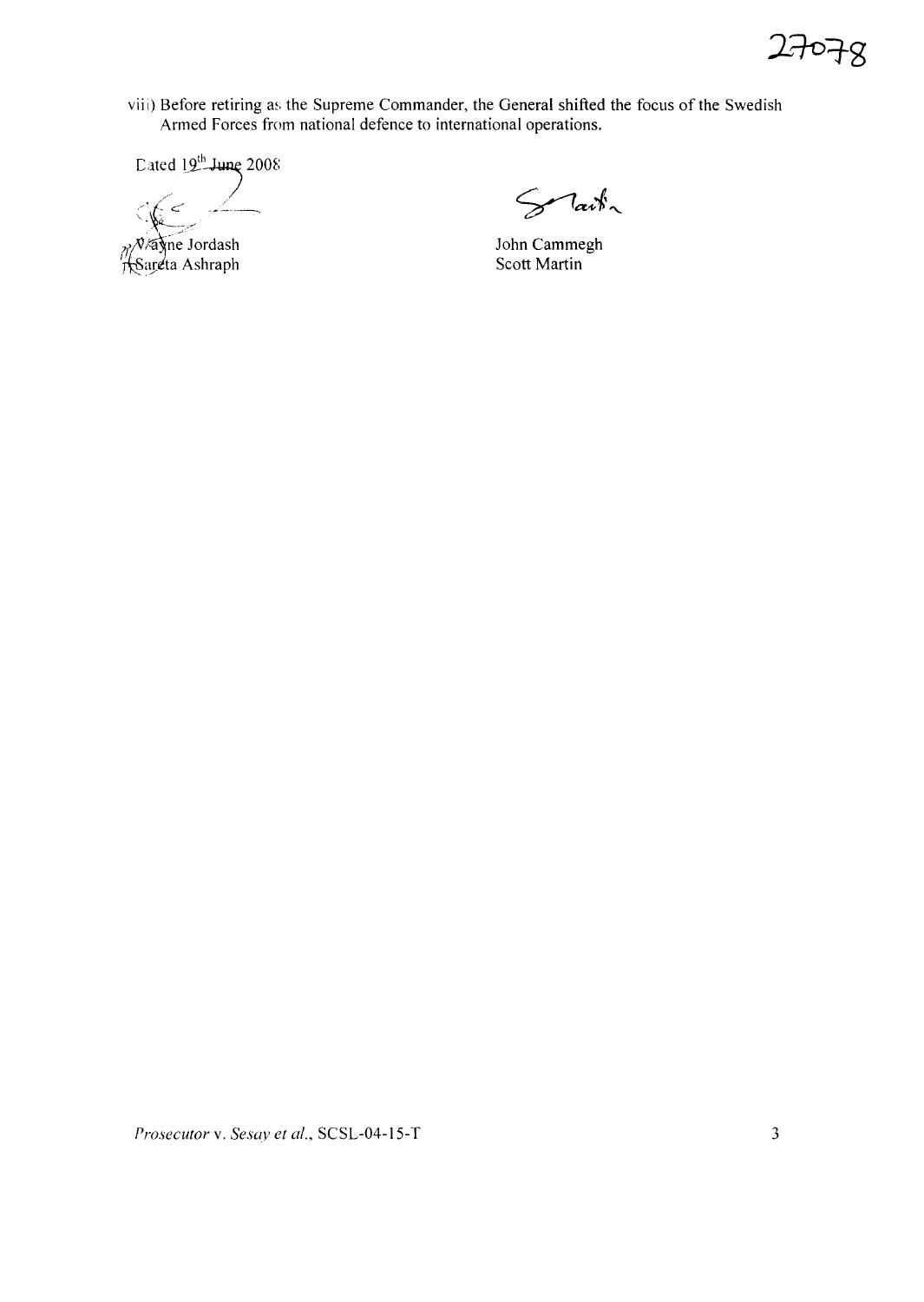27079

# A:NNEX A - CV **of General Hederstedt**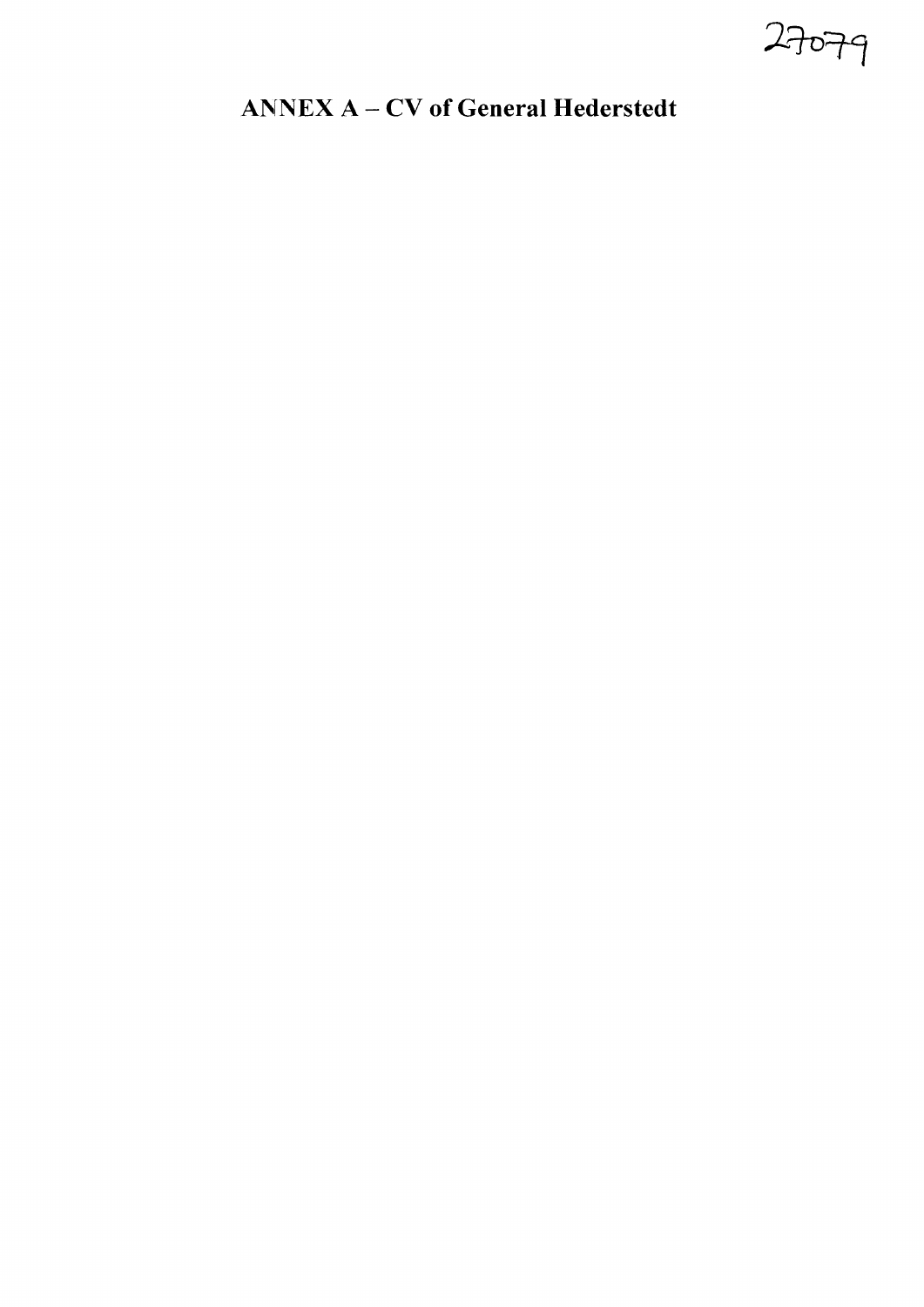



# Curriculum Vitae - Johan Hederstedt

| Namn               | Johan Ivar Hederstedt                                                             |
|--------------------|-----------------------------------------------------------------------------------|
| $B \in \mathbb{R}$ | 1943                                                                              |
| Crail status       | <b>Married</b> to Birgitta, has four grownup<br>children from a previous marriage |
| Phone              | $+468-4597$ " 80                                                                  |
| Cell phone         | $+4670-2808000$                                                                   |
| Mail               | johan.hederstedt@gaialeadership.se                                                |
|                    |                                                                                   |



#### Johan Hederstedt

Jonan Hederstedt was Commander of the Swedish Armed Forces, the largest state authority in Sweden between 2000 and 2004. During his time as Supreme Commander (Chief of Swedish Defence) he has executed the largest transformation of the Swedish Armed Forces in modern time. This includes a change from a defence of invasion to a more flexible response defence, a radical change including a strong internationalization of the whole defence. He derstedt in the role as Supreme commander had the responsibility of yearly budget of 40 billion Swedish crowns.

He derstedt has a great experience of executive leadership on a strategic and operational level in different levels in a large organisation.

During his time as Supreme Commander, he developed and set the basics of a new organisational and technical ne worked based structure of the Swedish defence. He has actively contributed to develop the leadership of the Swedish defence in different levels from a hierarchy sight of view to a leadership based on participation and delegation. The change of the defence has also concluded a complete integration of the military services. A total regional logistic solution was also phased out and was replaced by a solution based on a complete overview which has created large rationality and further improvement.

During 2001 Johan Hederstedt was President in the European Union Military Committee. He was in this capacity the chairman of the chiefs of defence of European Union. During this time the European Union military structure and capacity was formed and developed.

Ir. December 2004 Johan Hederstedt got the mission of the government to coordinate and organise the aid work in Thailand after the Tsunami disaster. The primarily responsibility was to send home deceased swedish citizens.

#### Professional carrier

| $2004 -$<br>$2005 -$ | Partner GAIA Leadership, strategic issues, coaching, mentorship, international crisis management<br>Coordinator Tsunami disaster in Thailand |
|----------------------|----------------------------------------------------------------------------------------------------------------------------------------------|
| 2000-2004            | Supreme Commander, Chief of Swedish defence promoted 2000 to General                                                                         |
| 1997-2000            | Lieutenant General, military adviser to Minister of defence Björn von Sydow                                                                  |
| 1296-1997            | Major General, director of operations, headquarters, responsible for international issues                                                    |
| 1.93-1996            | Brigade General, Commander of Western Army division,                                                                                         |
| 1.88-1993            | Colonel, Commander at Svea Lifeguard in Kungsängen, brigade Commander                                                                        |
| 1.88                 | International UN, service Battalion Commander UNIFIL Lebanon                                                                                 |

ADRESS Söderhallarna 122 Medborgarplatsen 3 118 72 STOCKHOL vl

+46-(0)8-459 77 80 +46-(0)8-459 77 85 556588-8061

159747-5 **BANKGIRO** 5263-1926

**INTERNET** www.gaialeadership.se E-MAIL info@gaialeadership.se